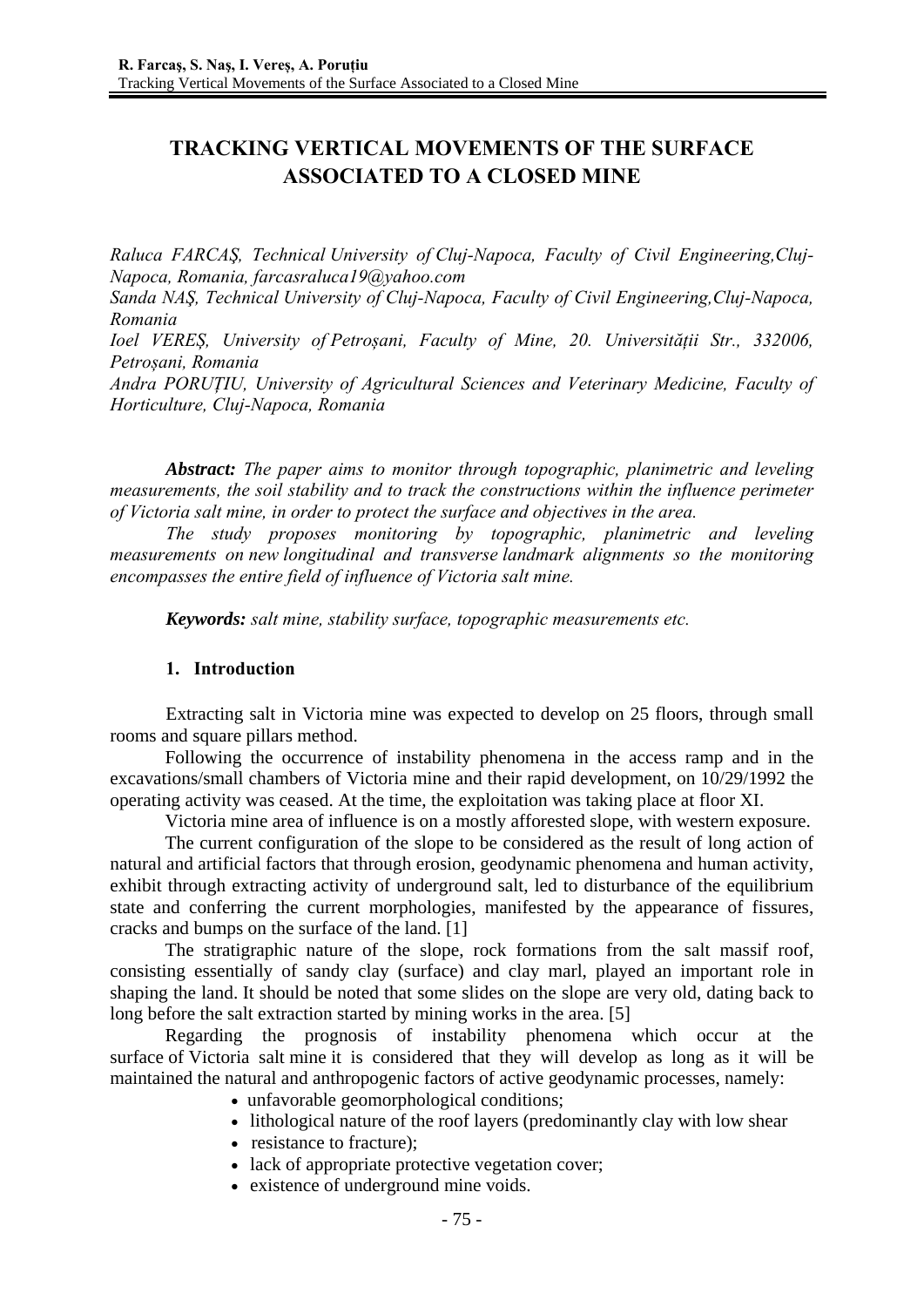### **2. Material and Method**

The purpose of time tracking of the lands and constructions in the Victoria mine area is to obtain information in order to ensure the stability of both the land and the buildings in the area, an assessment of environmental conditions to prevent various natural accidents or prevention by reducing material losses, prevention of losses and environmental degradation.

Works on the monitoring station at Victoria mine, Slanic Prahova salt mine aim the extension, supervision, conduction of land checks and its maintenance, necessary to track and analyze the land and buildings developments by carrying out quarterly topographic measurements on:

- ground terminals;
- landmarks;
- topographic marks placed in the foundations of buildings.

Thus, the paper proposes continued monitoring by planimetric and level topographic measurements on the locating system consisting of:

- old locating system which was developed starting 1994;
- current locating system, consisting of three alignments, to which it will be performed extension works of the locating system, so monitoring coveres the entire area of influence of Victoria mine.

Precision topographic measurements conducted on landmarks in time have an important role in the concept of tracking (surveillance) of surface deformations and building stability in Slanic Prahova salt mine area, Victoria mine.

The terrain tracking network was developed in order to determine the movements of landmarks planted in Slanic Prahova slat mine area, Victoria Mine by executing topographic measurements and their recording and processing in several stages. [5]

Based on topographic measurements executed on landmarks placed in the ground or on constructions, it is aimed the determination of deformations and displacements that occur in the area of influence of Victoria mine and displacement directions of the landmarks (vertical movements).

 In the area of influence of Victoria mine were conducted topographic measurements and visual observations from a number of 166 landmarks. Topographic measurements were performed both on benchmarks planted in the ground and also on topographic marks placed in the foundations of buildings. [5]

For conducting the topographic leveling measurements, it was applied the method of middle, high-precision geometric leveling, executed both ways, was taken as a reference benchmark, RN Slanic Prahova railway station landmark, of the Black Sea quota system, using Leica DNA 03.

## **3. Results and Discussions**

To determine vertical displacements (immersion in time and total immersion) were used 3 cycles of measurements: measurement zero (03/22/2014), measurement 1 (06/26/2014) and measurement 2 (09/20/2014).

 The following are the results achieved following the terrain measurements, immersion in time and total immersion between 03.22.2014 -09.20.2014 (Table 1).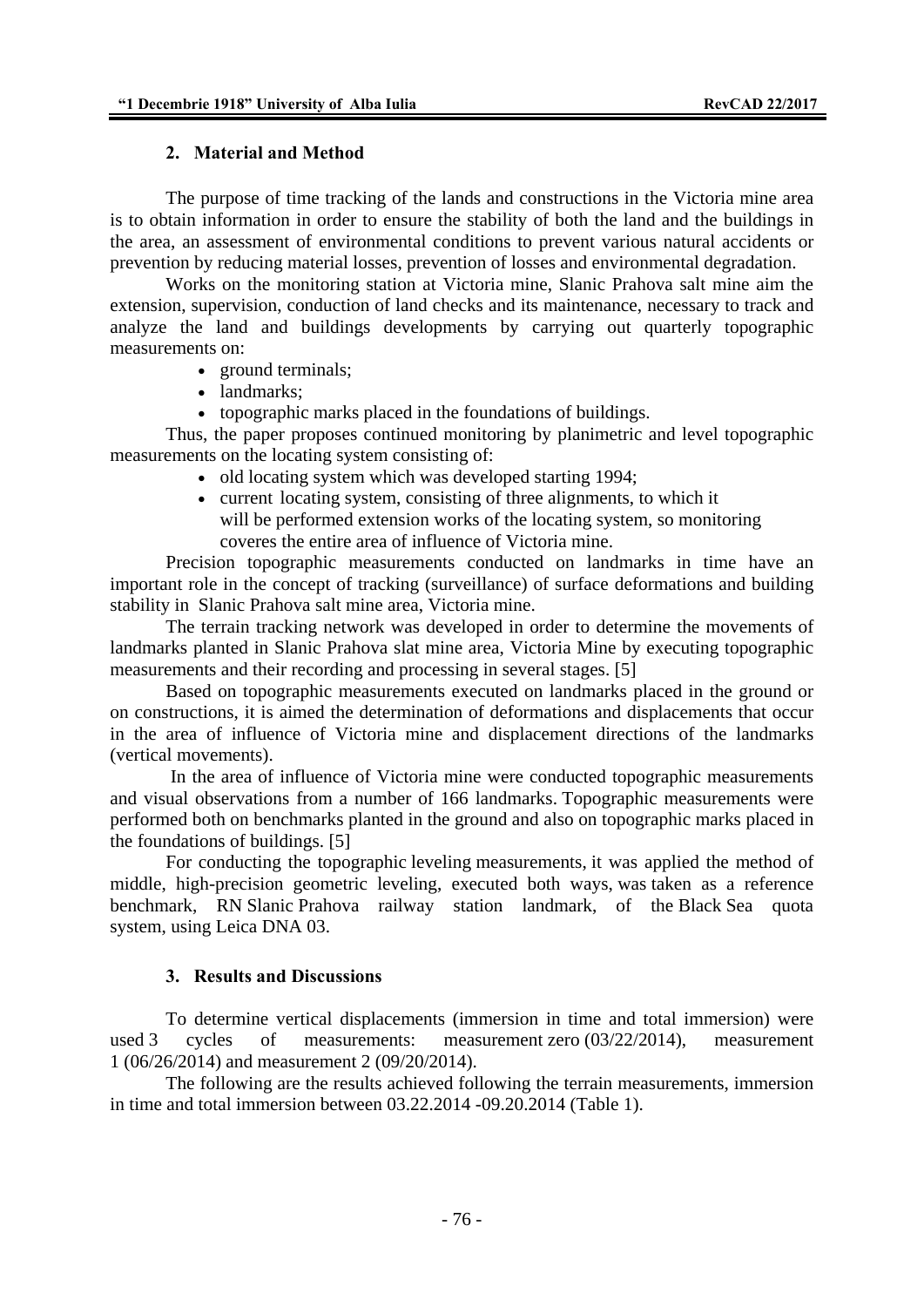| Crt. No.       | Landmark        | Immersion in time [mm] -<br>06.26.2014-09.20.2014 | <b>Total Immersion [mm]</b><br>03.22.2014-09.20.2014 |
|----------------|-----------------|---------------------------------------------------|------------------------------------------------------|
| $\mathbf{1}$   | L1              | $-5.7$                                            | $-6.9$                                               |
| $\mathbf{2}$   | L2              | $-9.2$                                            | $-10.2$                                              |
| 3              | L <sub>3</sub>  | $-33.1$                                           | $-32.4$                                              |
| $\overline{4}$ | L4              | $-21.4$                                           | $-28.9$                                              |
| 5              | L <sub>5</sub>  | 42.1                                              | $-50.5$                                              |
| 6              | L <sub>6</sub>  | $-23.7$                                           | $-34.3$                                              |
| $\overline{7}$ | L7              | $-60.7$                                           | $-66.9$                                              |
| 9              | L11             | $-96.6$                                           | $-189.2$                                             |
| $10\,$         | L12             | $-101.1$                                          | $-187.5$                                             |
| 11             | L13             | $-101.7$                                          | $-170.3$                                             |
| 12             | L14             | $-80.9$                                           | $-155.2$                                             |
| 13             | L15             | $-67.4$                                           | $-131.9$                                             |
| 14             | L16             | $-48.9$                                           | $-87.0$                                              |
| 15             | L17             | $-48.8$                                           | $-89.0$                                              |
| 16             | L18             | $-53.7$                                           | $-86.7$                                              |
| 17             | L19             | $-48.0$                                           | $-65.9$                                              |
| 18             | L20             | $-27.8$                                           | $-36.8$                                              |
| 19             | L21             | $-31.7$                                           | $-27.8$                                              |
| 20             | $\mbox{L}22$    | $-30.4$                                           | $-41.9$                                              |
| 21             | T <sub>1</sub>  | $\boldsymbol{0}$                                  | $-0.2$                                               |
| 22             | T2              | $-0.3$                                            | $-2.8$                                               |
| 23             | T <sub>3</sub>  | $-0.9$                                            | $-0.9$                                               |
| 24             | T <sub>4</sub>  | $-18.7$                                           | $-29.2$                                              |
| 25             | T <sub>5</sub>  | $-17.9$                                           | $-27.3$                                              |
| 26             | T <sub>6</sub>  | $-52.4$                                           | $-57.7$                                              |
| 27             | $\rm{T}7$       | $-60.9$                                           | $-74.6$                                              |
| 28             | T <sub>8</sub>  | $-50.5$                                           | $-89.6$                                              |
| 29             | T <sub>9</sub>  | $-56.3$                                           | $-93.8$                                              |
| 30             | T10             | $-99.5$                                           | $-146.4$                                             |
| 31             | T <sub>12</sub> | $-82.2$                                           | $-168.8$                                             |
| 32             | T13             | $-97.0$                                           | $-182.6$                                             |
| 33             | T14             | $-92.7$                                           | $-178.8$                                             |
| 34             | T <sub>15</sub> | $-93.0$                                           | $-169.3$                                             |

Table 1 Immersion in Time and Total Immersion between 03.22.2014 - 09.20.2014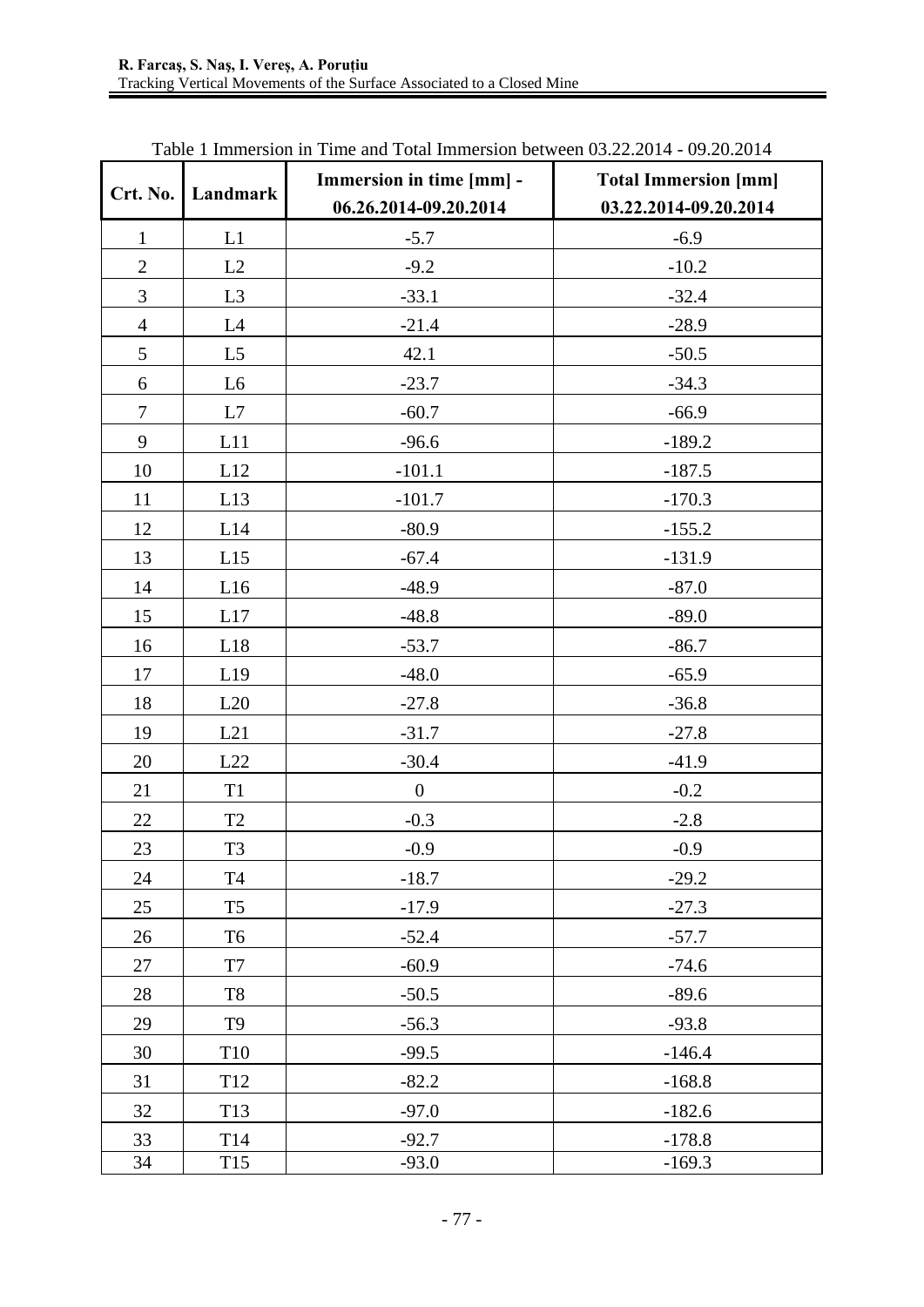Landmarks of the median and hill top area, area for grazing, presents significant morphological changes highlighted by bumps, tears, cracks and landslides and due to these phenomena that occur frequently, high values of immersions are recorded (Fig. 1).



Fig. 1. Evolution of Landmarks Displacements for the Period 06.26.2014-09.20.2014



Fig. 2. Evolution of Landmarks Displacements for the Period 03.22.2014-09.20.2014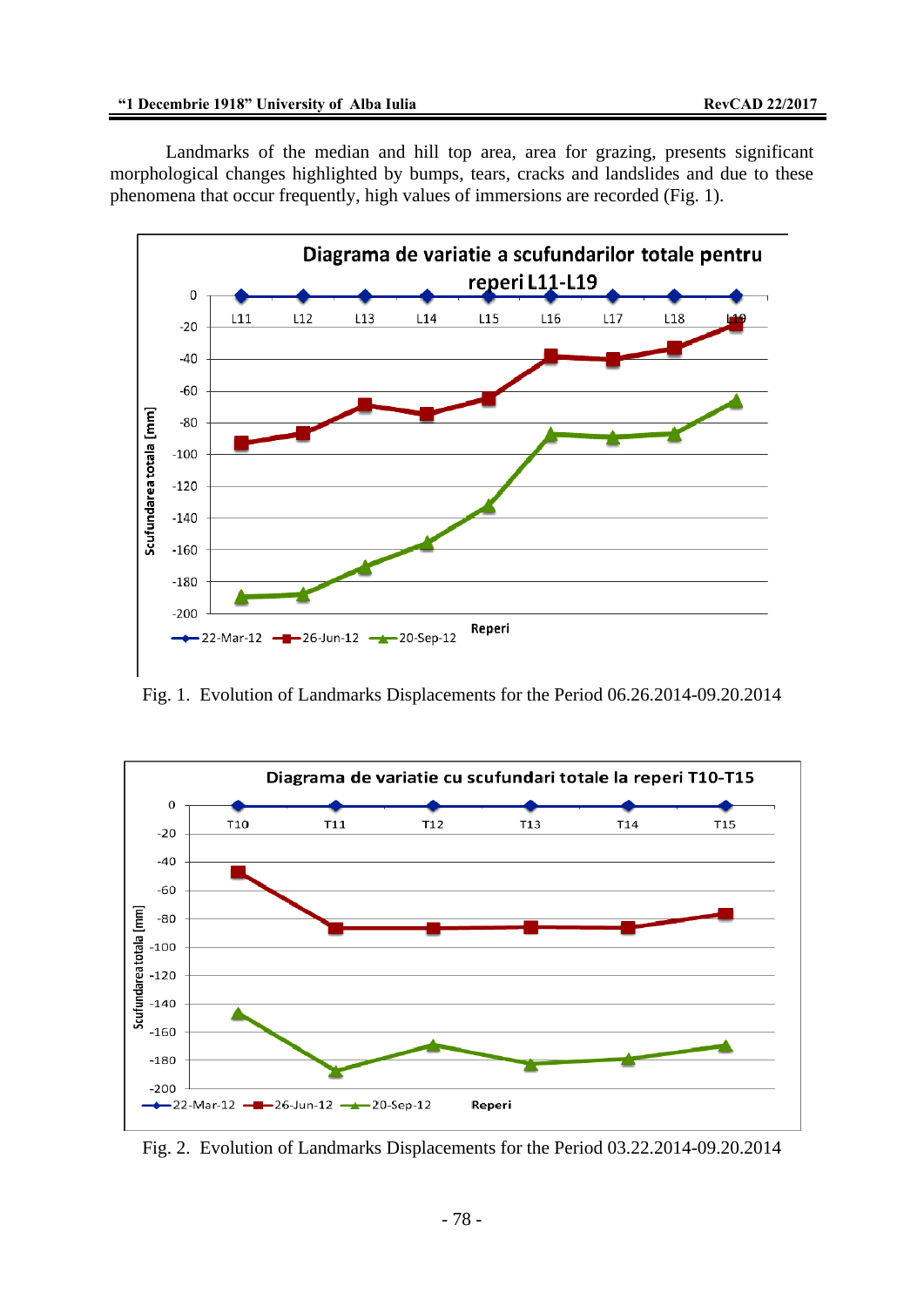The variation charts indicate that these landmarks on these two alignments placed in the middle area of the influence field of Victoria mine, are in a continuous vertical displacement, registering maximum immersion in a short period of time (Fig. 2).

Maximum vertical displacements (time immersion from June to September 2014 and total immersion from March to October 2014) were recorded at landmarks placed in the middle area of the influence field of Victoria mine (Table 2, Fig. 3).

| Crt.<br>No.    | Landmark        | <b>Immersion during June -</b><br>September 2014 [mm] | <b>Total Immersion during March -</b><br>October 2014 [mm] |
|----------------|-----------------|-------------------------------------------------------|------------------------------------------------------------|
| $\mathbf{1}$   | L11             | $-96.6$                                               | $-189.2$                                                   |
| $\overline{2}$ | L12             | $-101.1$                                              | $-187.2$                                                   |
| 3              | T <sub>13</sub> | $-97.0$                                               | $-182.6$                                                   |
| $\overline{4}$ | T <sub>14</sub> | $-92.7$                                               | $-178.6$                                                   |
| 5              | L13             | $-101.7$                                              | $-170.3$                                                   |
| 6              | T <sub>15</sub> | $-93.0$                                               | $-169.3$                                                   |
| 7              | T <sub>12</sub> | $-82.2$                                               | $-168.8$                                                   |
| 8              | L14             | $-80.9$                                               | $-155.2$                                                   |
| 9              | L15             | $-67.4$                                               | $-131.9$                                                   |

Table 2 Time immersion from June to September 2014 and Total Immersion from March to October 2014



Fig. 3. The surface associated to Victoria - Slanic Prahova mine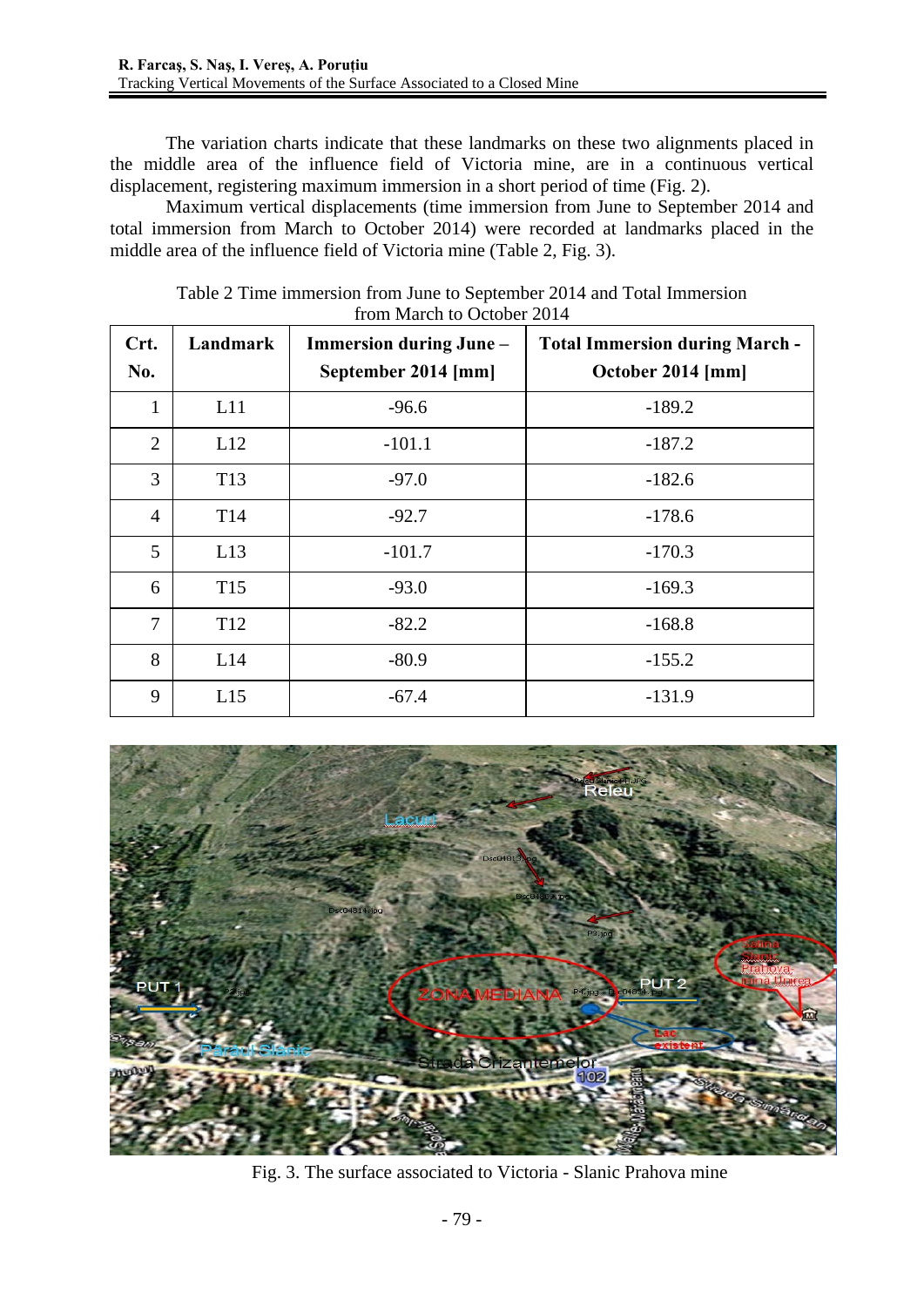#### **4. Conclusions**

As a result of topographical measurements carried out on the surface related to Victoria mine, were observed increases of immersion to the central part, that is, toward the salt massive, where the dynamics of instability processes and phenomena are increased.

Landmarks of the median area and of the hill top, area for grazing, presents significant morphological changes highlighted by bumps, tears, cracks and landslide, due to these phenomena that occur frequently high values of vertical movement are recorded. [5]

Vertical displacements determined through topographic methods used on monitored landmarks in the central area of the influence field indicate instability of the land. [3]

Following the immersion values obtained in the four traced reports are highlighted on the situation plan, three areas labeled A, B, C where the dives recorded are maximum and the morphological changes of land are continuous.

In the area of landmarks from the central region, remain phenomena of land degradation, which are evidenced by:



• small depression areas with water poddles;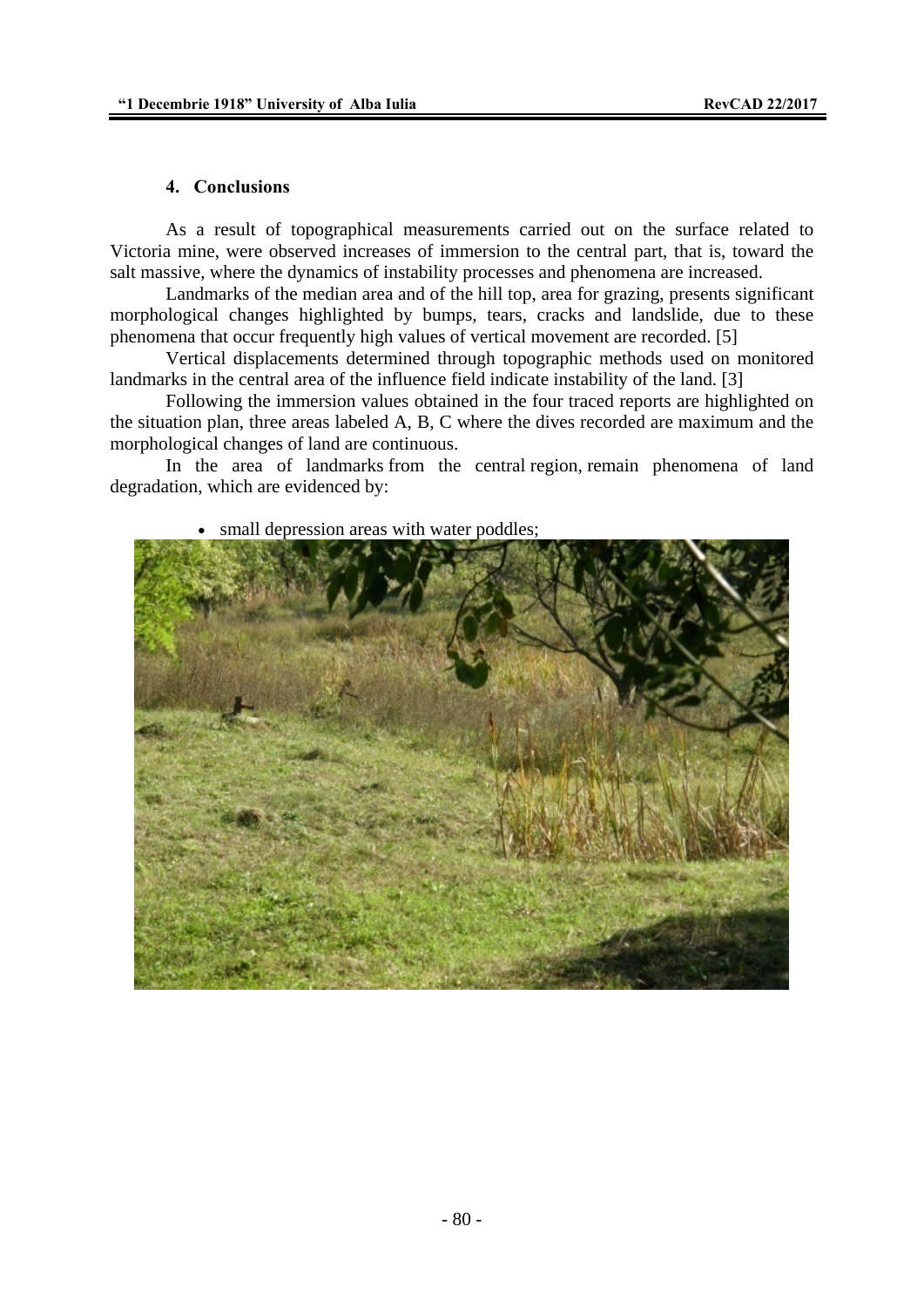• landslides;



• cracks, cuts;



• uneven ground.

## **5. References**

- *1. Brauner, G. Subsidence due to Underground Mining 1. Theory and practices in predicting surface deformation. Bureau of Mines Information Circular, 1973.*
- *2. Kalkan Y., Alkan R., Bilgi S. Deformation Monitoring Studies at Ataturk Dam. Proceedings of the XXIV FIG Congress "Facing the Challenges – Building the*